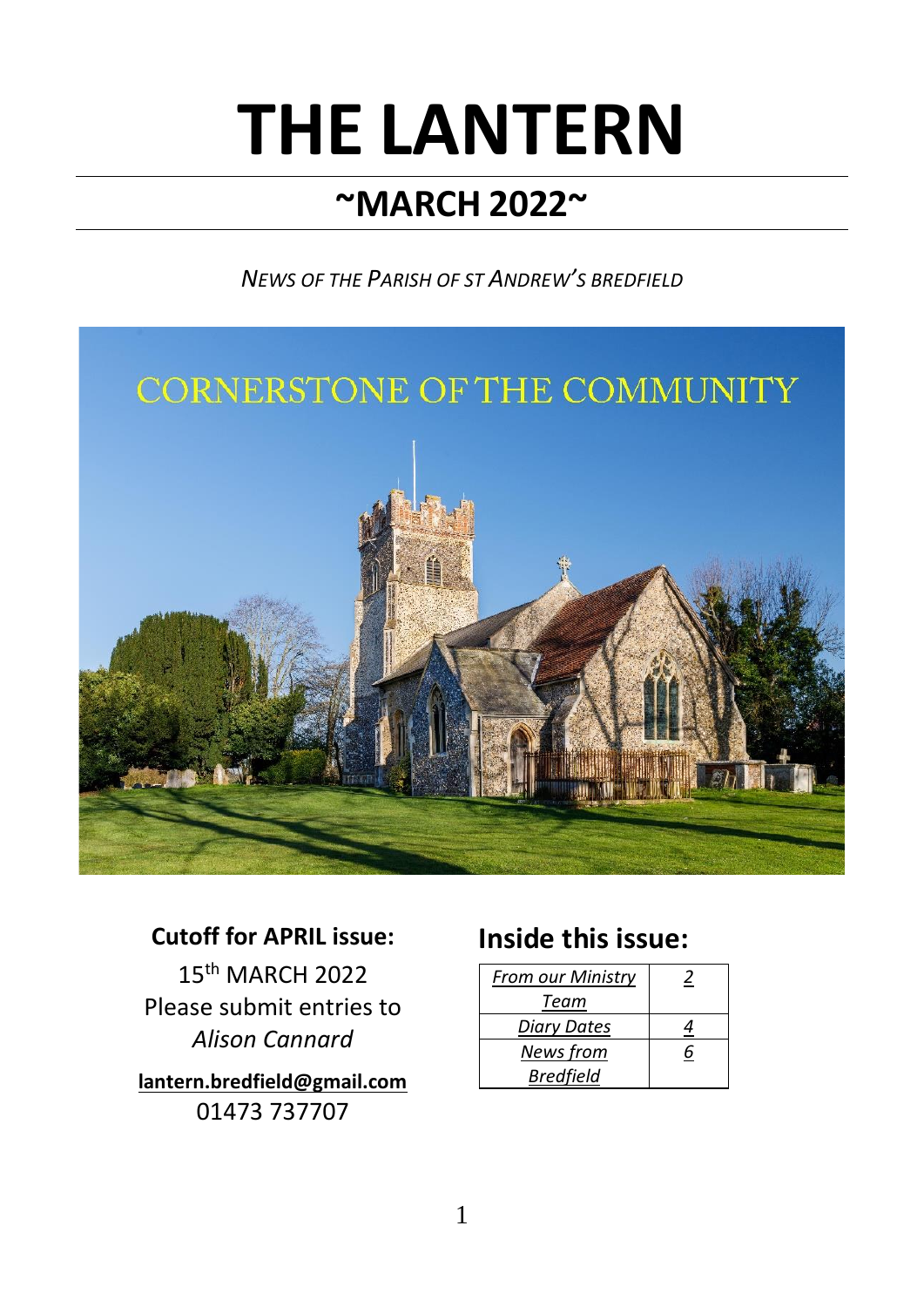#### **FROM OUR MINISTRY TEAM**

#### **Zacchaeus the tax collector - a reflection for Lent**

In the Gospel of Luke, just before Jesus entered Jerusalem for the last time, we find him passing through Jericho and the crowds, as usual, are gathered there to see him. In the crowd there was a man called Zacchaeus who was a chief tax collector. In Jesus' day, tax collectors were hated by the people of Israel because not only were they working for the Roman invaders who had over run their country, but they were known to cheat their own people by overcharging the people who could ill afford to pay the exorbitant taxes. Zacchaeus, being a chief tax collector meant that he was getting a cut from the men he was in charge of and the Bible tells us he was extremely wealthy.

But there was something else of note about Zacchaeus, he was very short so when Jesus was due he was unable to see over the top of the crowds and they weren't going to do him any favours and let him through to the front. So he decided to climb a tree which was called a sycamore-fig tree. These trees have short stubby trunks and wide leafy branches and it was a perfect vantage point for Zacchaeus to gaze at Jesus unseen. He peered out through the branches and waited to see this man Jesus whom everyone was talking about. Jesus appeared walking down the street with his followers, Zacchaeus watched as Jesus drew closer and then to his horror, Jesus stopped right under his tree and gazed straight up at him. It must have felt to Zacchaeus as if Jesus was gazing right through him seeing his innermost thoughts and deeds. Then, to his astonishment, Jesus asked to come and stay at his house even though clearly he knew who Zacchaeus was and what he had done! Staying in a tax collector's house was unheard of for he was completely excluded from Jewish society and there was an audible gasp from the crowd and especially the Pharisees. But as Jesus gazed at him something amazing happened to Zacchaeus and we are told he gave away half his possessions to the poor and promised to recompense those he had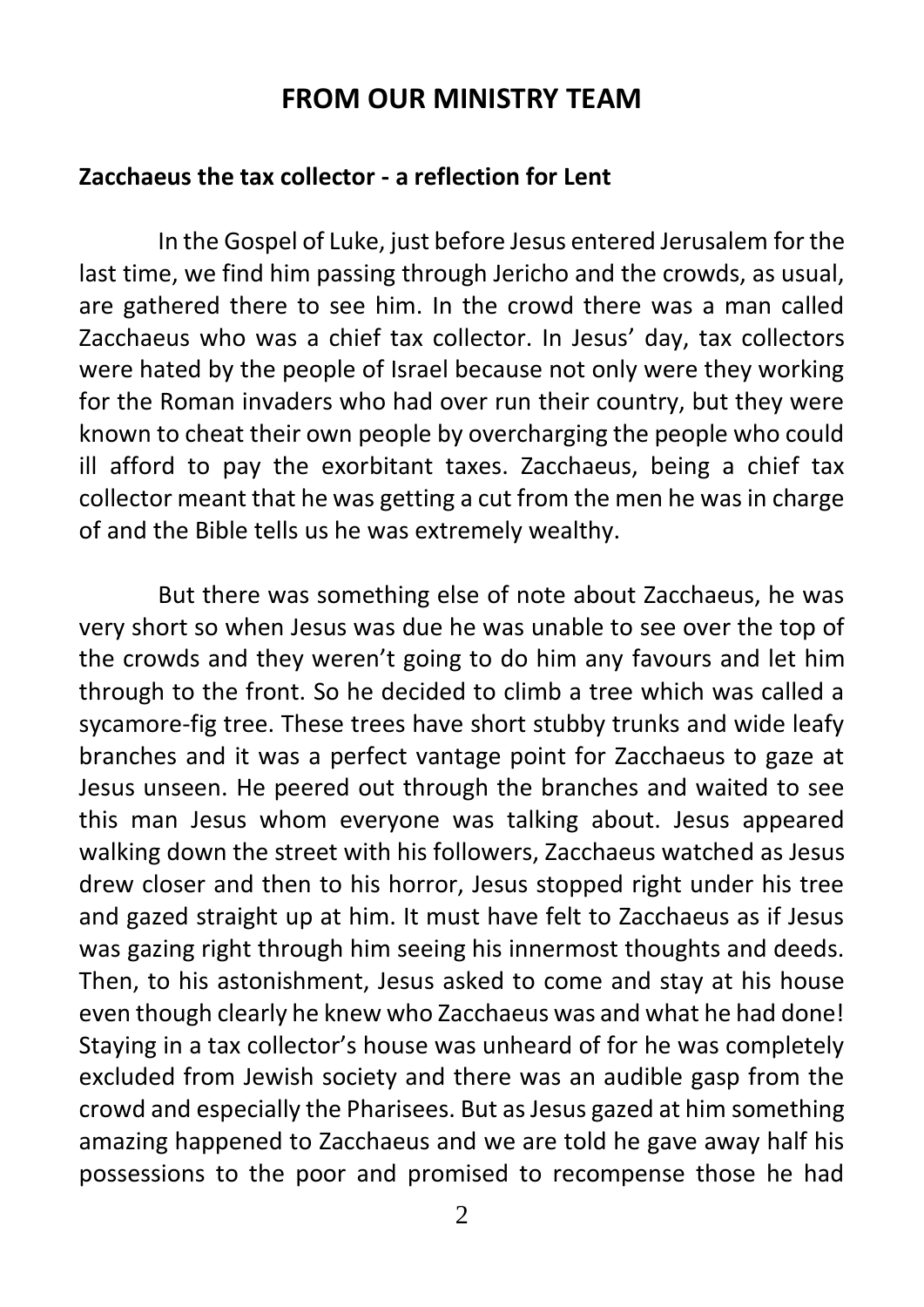cheated. And Jesus said that "salvation had come to his house". In other words Zacchaeus became a follower of Jesus.

I wonder what thoughts would have entered into our minds had we been in Zacchaeus' position. What things that maybe we are secretly ashamed of and might have hidden from other people for years, would Jesus have discerned? What struggles would he have instantly recognised in us?

We are in the time of Lent in the church calendar and Lent is traditionally a period of reflection. We are looking to Jesus who took time out in the wilderness to prepare and reflect on the ministry ahead of him. Jesus knew that it would be difficult and he needed to make sure he was completely in tune with his heavenly father in everything before he started out on the three years that would eventually lead to the cross. Perhaps this Lent we might take time out to reflect on who we are and how we have behaved, and are behaving, towards others. Are there things in our lives that we are not proud of that are weighing us down physically, emotionally and spiritually? Maybe this Lent is the time to confess them to the Lord and leave those actions that we are ashamed of at the foot of the cross where they belong and reflect on how we want to be in the future acknowledging our Lord and asking him for help in this task. Make space to reflect this Lent and see where Jesus leads you.

*Gay Nichols*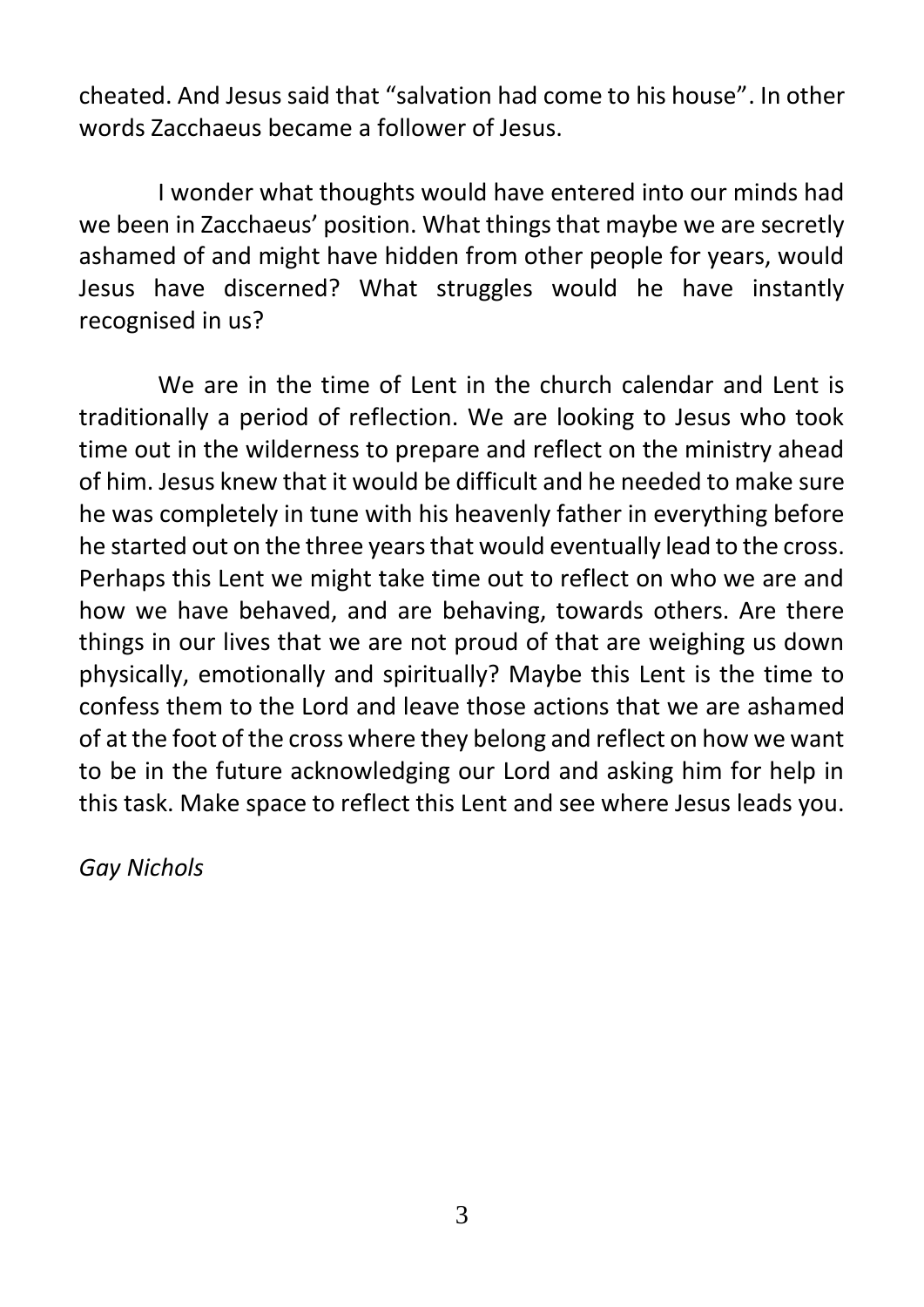# **DIARY DATES**

# **St Andrew's PCC AGM (APCM)**

**Sunday 24th April 10.30 am** in the **Church** after a Service of the Word at 9.15am. All welcome. Those on the Church Electoral Roll are eligible to vote at the APCM (please contact John McCarthy as soon as possible if you wish to be added (01473 737276)).

#### **Sunday Services and Private Prayer**

Sunday services continue inside the Church with appropriate measures to counter the spread of Covid. Until we have received an update to the Church of England guidelines, we advise pre-booking for any service: contact details: Paul and Alison Cannard (01473) 737707 or [lantern.bredfield@gmail.com](mailto:lantern.bredfield@gmail.com)

We have also opened up the Church daily for private prayer. We request that four actions are taken if you wish to enter the church at a time other than for a planned church service.

- 1) Please do not come into the church if you have recently tested positive for COVID or display the symptoms of COVID.
- 2) Please use the hand sanitiser on the bench in the porch even better use your own before touching the outside porch door handle.
- 3) Please wear a mask whilst you are walking or standing in the church preferably at all times or at least until you are sat or knelt in a pew.
- 4) Leave the main door and porch door open whilst you are in church to aid ventilation. When you leave then both inner and outer doors can be shut again behind you as per normal.

**These simple measures will aid the minimisation and spread of the COVID virus and help to keep your fellow parishioners safe.**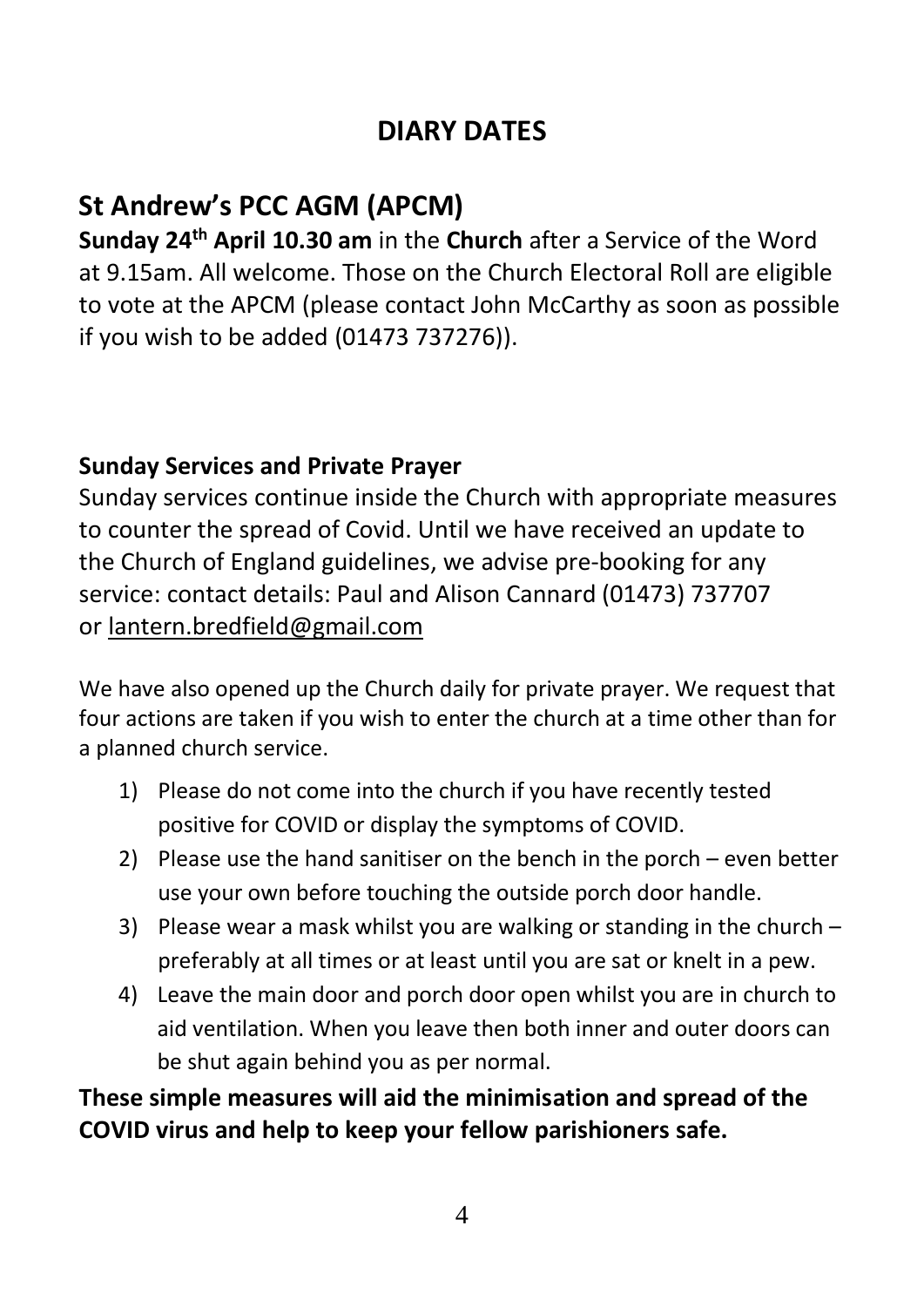#### **BREDFIELD PRAYER CIRCLE**

The Bredfield Prayer Circle is a group of Parishioners united in prayer for the needs of our community. The Prayer Circle operates in confidence. It does not discuss your requests but simply includes your needs with their private prayer. Please give just a first name and enough details to make your request meaningful to those who will be praying with you.

If you are in need of prayer, or praying yourself, and would like the prayer of others please contact Anne Ackerley 01394 384805 or Alison Cannard 01473 737707.

# **SAVE THE DATE**



**Bredfield Church Fete 4 th June**

After a break of two years due to covid, the annual church fete is back! It will be held on Saturday 4<sup>th</sup> June at the Old Rectory. Put the date in your diaries now!

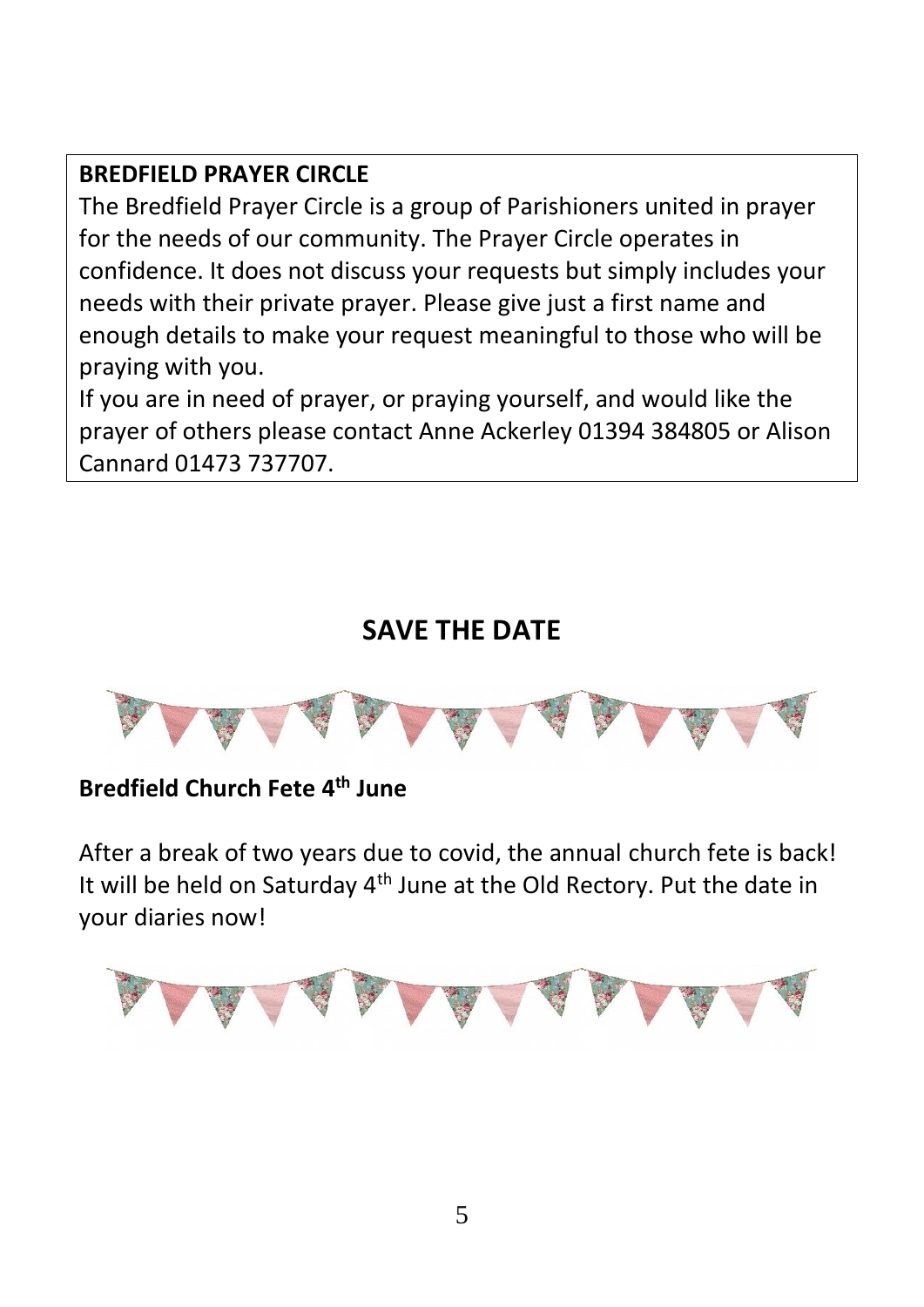## **NEWS FROM BREDFIELD**

#### **A New Vicar For St Andrew's Bredfield And St John's Woodbridge!**

After months of hard work by many people, a new Vicar has now been appointed. We are not yet able to provide many details, but here is a copy of the official announcement issued by Bishop Martin and read out in Church at both St Andrew's and St John's on 6<sup>th</sup> February 2022:

*"The Right Revd Martin Seeley, the Bishop of St Edmundsbury and Ipswich, is delighted to announce that The Revd Charles Trefusis has been appointed as Vicar of St John Woodbridge and St Andrew Bredfield. Charles is currently Vicar of Holy Trinity, Walton, Aylesbury in the diocese of Oxford. A date for Charles' institution and induction service will be confirmed in due course.* 

*The Bishop thanks all those involved in the process of Charles' appointment, and he assures you of his prayers. Please pray for Charles, his wife Kate and their adult children Harriet, Charlotte, Eleanor, and William as they prepare for their move.*

*This appointment is subject to completion of legal formalities"*

We are very much hoping that Charles and Kate will arrive in the summer, and we look forward to welcoming them to Bredfield.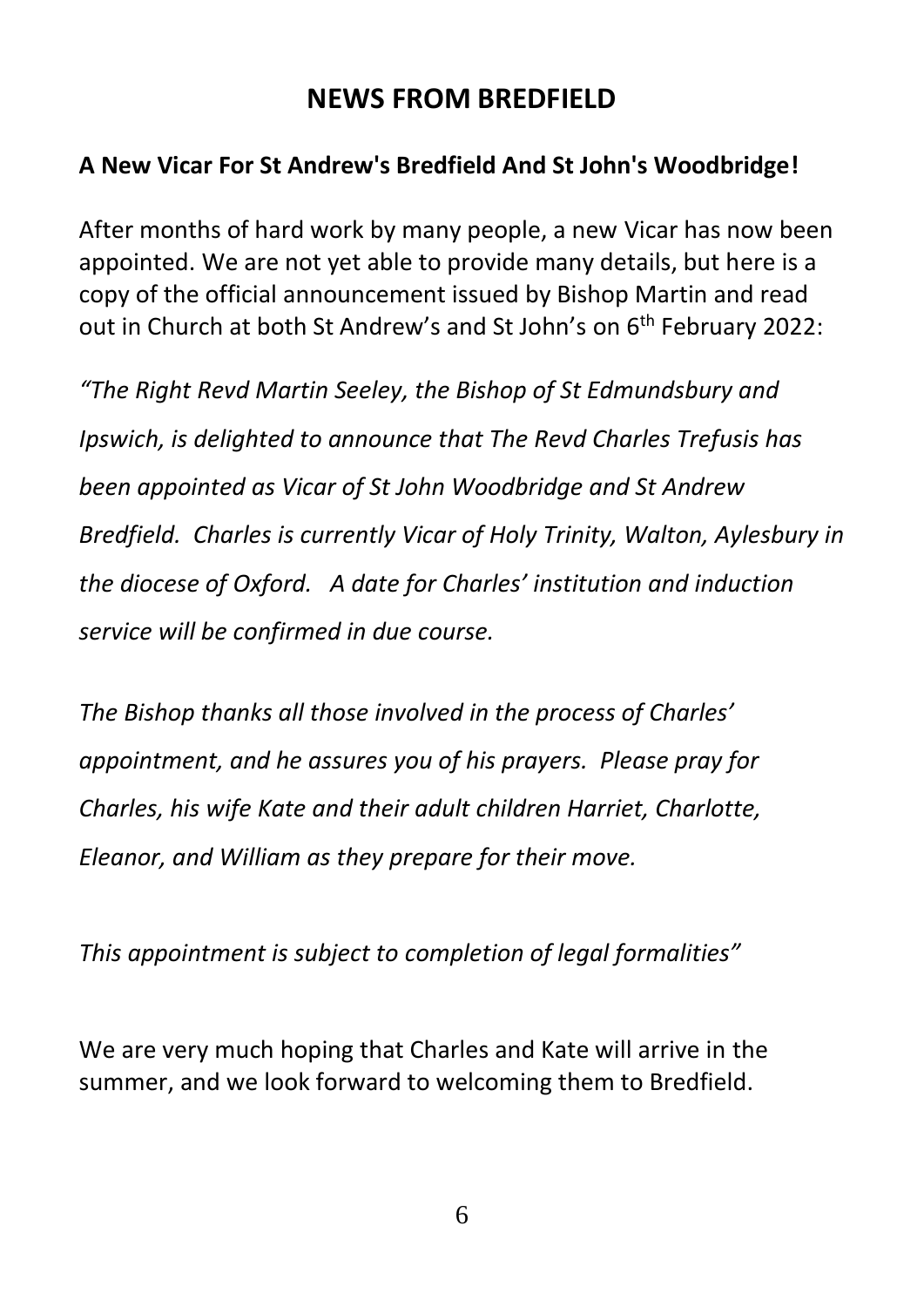#### **Bredfield Church 100 Club**

Subscriptions are now due to be paid for anyone belonging to the 100 Club. The cost is **£12** for the year; First prize is £25 and second prize is £10. The draw takes place on the first Sunday in each month.

Anyone wishing to join should contact **Rosemary or John McCarthy on 01473 737276.**

A big THANK YOU to all our friends and neighbours who have helped, supported and just been there for Tim and me in recent months. Your care and support mean so much to us both.

Ann Bradlaugh

#### *100 Club Winners*

| 1st Prize | No. 84 S. Coad   |
|-----------|------------------|
| 2nd Prize | No. 1 F. Burnham |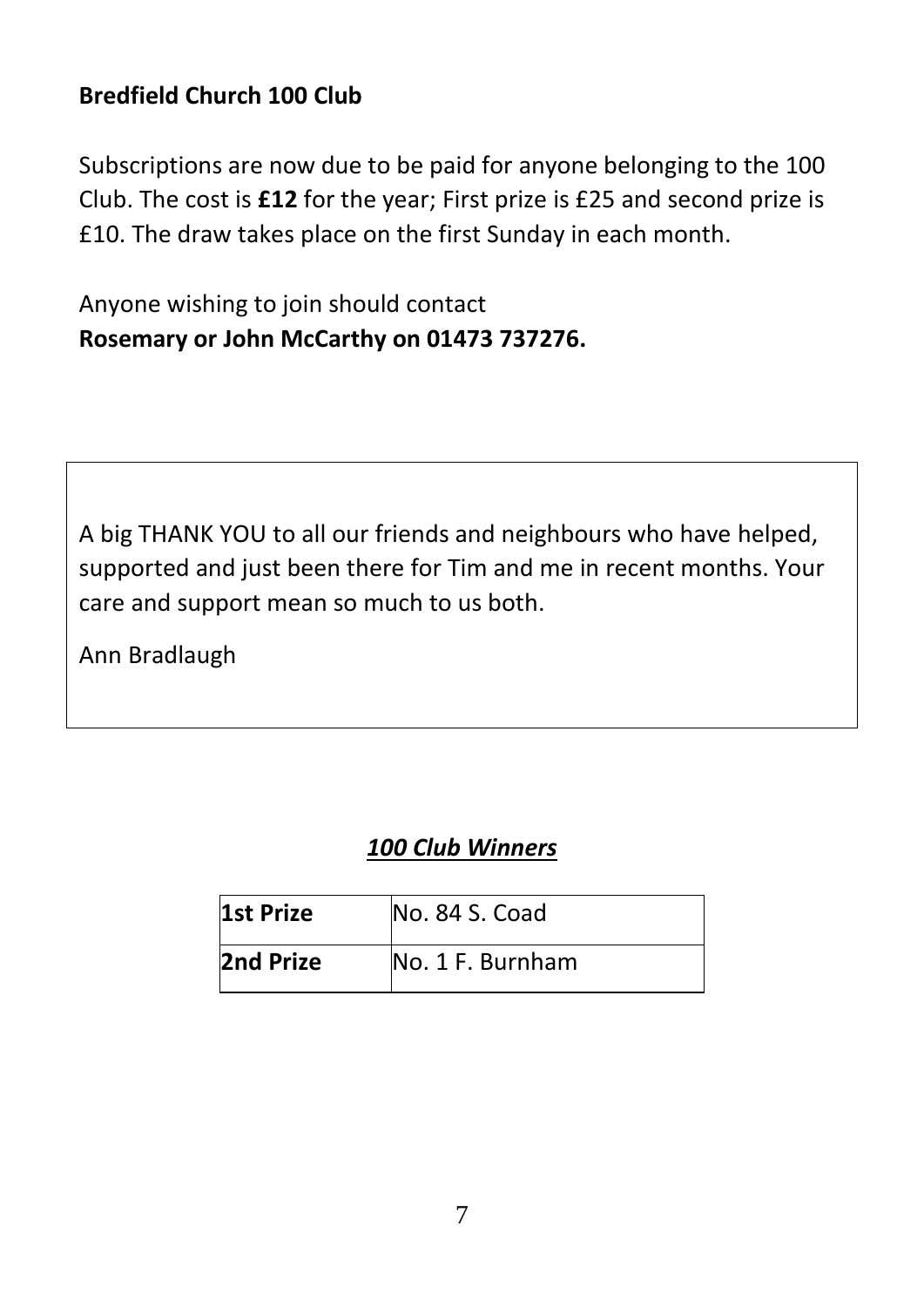#### **Chinese Year Of The Tiger**

#### **st February 2022**



#### **The Tiger was the 3rd animal to cross the river to reach Buddha in the Chinese Zodiac creation story.**

As we say farewell to the OX 2021 and enter now -according to the Chinese Calendar- officially into 2022. We find ourselves in a similar Covid Pandemic situation, but with perhaps more of a fighting chance? The 2022 animal is the White Tiger whose special powers involve protecting the family. What a fortuitous and timely symbol of hope to appear this year.

Although traditionally a White Tiger, my window display depicts a standard coloured orange, black and white striped Tiger with `2' written on each paw to represent 2022. The curious Tiger Face below the main Parade Head and next to the `F'; was to add the word `OF' in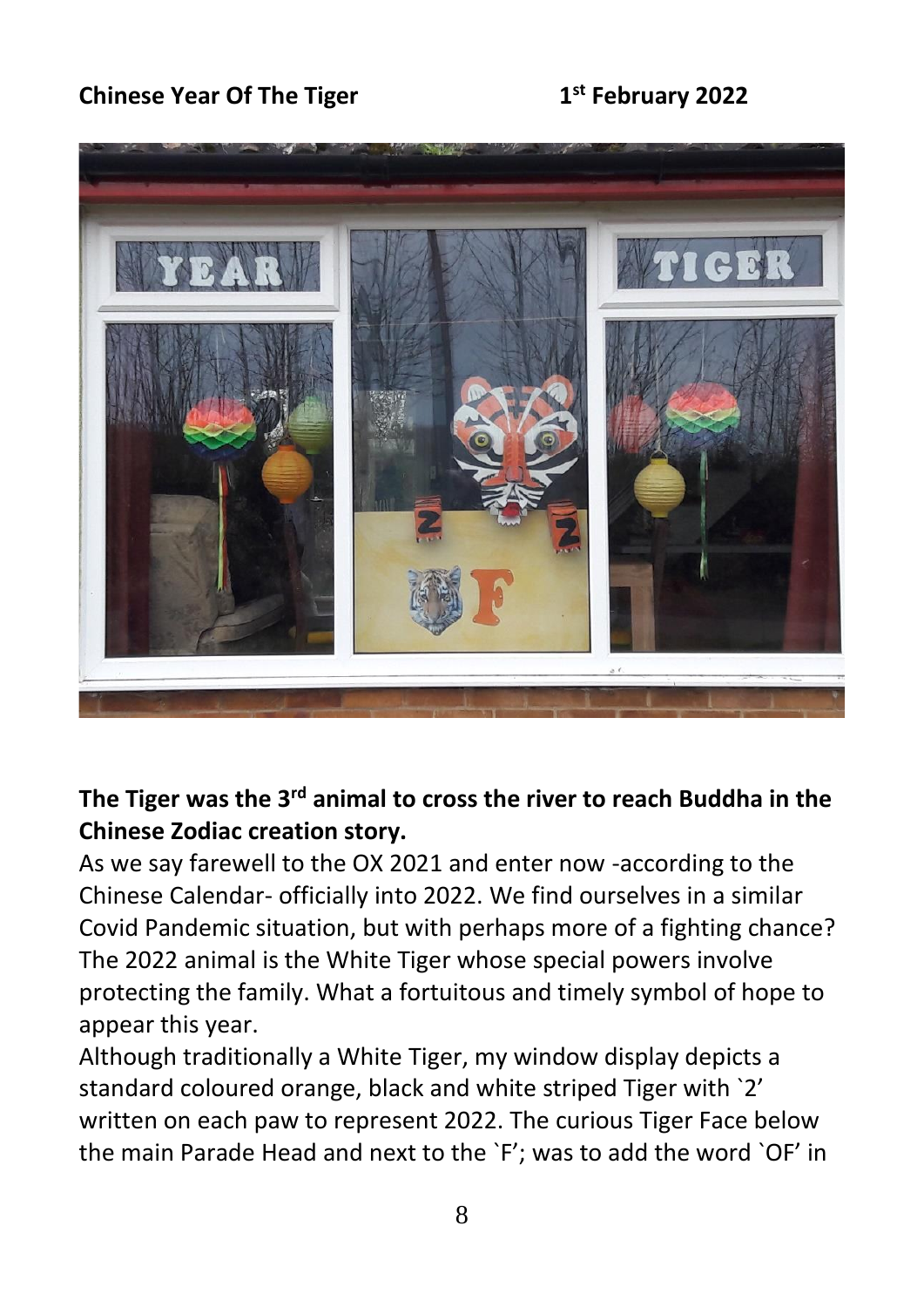a quirky way (the bought face mask being especially sent to me by a friend to help out with the window display prep!). However, the standard colourings are not that unusual it turns out; most Chinese Parade Tigers have standard colouring – no idea why? Did you know that Tigers are orange and back striped to camouflage them in the grasslands from Deer their main prey? Here is a good photo example of their natural habitat:



Deer cannot see the colour red or orange and confuse it with green, so essentially to a Deer's eyes the Tiger looks greenish along with the natural background vegetation.

Mind you, a White Tiger for mythology does sound cooler! Talking of cool… I do think they missed the opportunity to use the White Tiger for the Beijing Winter Olympics this month. Instead they choose a Panda dressed in a ski suit. Perhaps they thought the Panda named ` **Bing Dwen Dwen'** was universally cuter? **Feng Shui Symbolism of the Tiger** *(Courtesy of lovetoknow.com)* The White Tiger represents the Celestial West compass direction and the Dragon the Celestial East direction, they have been at odds fighting for power for as long as Chinese Culture has existed.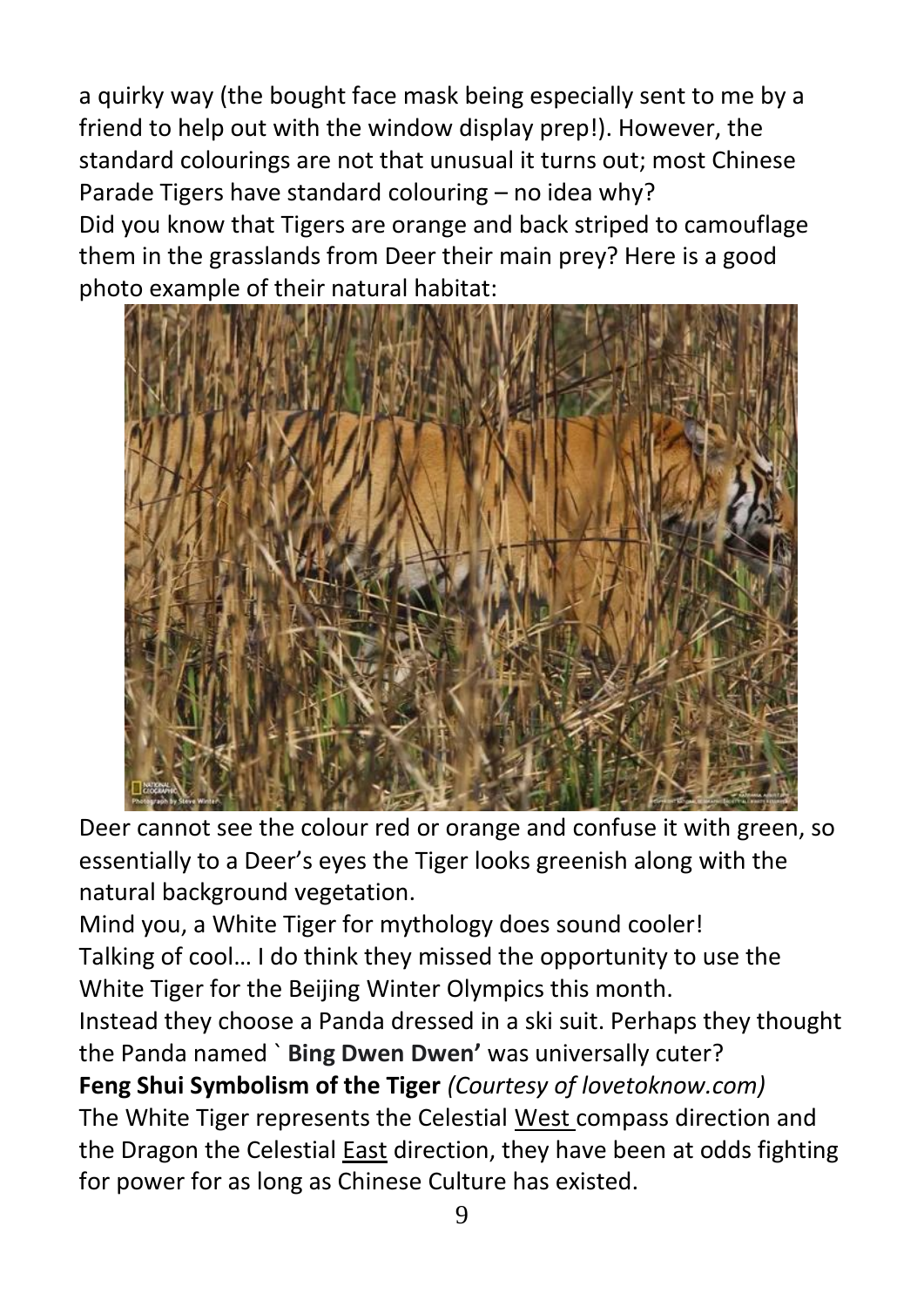EAST/ YANG/ WATER: The Dragon is a symbol of the ruling power of the Emperor and the Royal Bloodlines controlling everything. WEST/ YIN / METAL: The Tiger is the symbol of the ordinary family, their wealth, health, prosperity and continuation of descendants. Feng Shui uses the Tiger to undermine the Dragon's dominance of the world. The main goal of the Tiger is to take away part of the Dragon's power and force the order of the world back into a perfect balance of Yin (Female) and Yang (Male) energies.

The martial arts were a way to challenge this ideology symbolically, in a manner that was non-threatening to the emperor. Martial arts masters created this role-playing by depicting the Tiger and Dragon in combat, using opposite techniques;

- $\downarrow$  The Dragon style of fighting is called a "soft" style. The Dragon fights on the defensive and fights in fluid, circular motions.
- $\downarrow$  The Tiger style of fighting is considered to be a "hard" style. The Tiger attacks are unrelenting and powerful while still being fiercely loyal and protective of himself and his family.

And so these adverse battle styles also reflect the conflicted Chi Energy in everyday life.



恭喜发财 / "gong-sshee faa-tseye"

*Lindsay*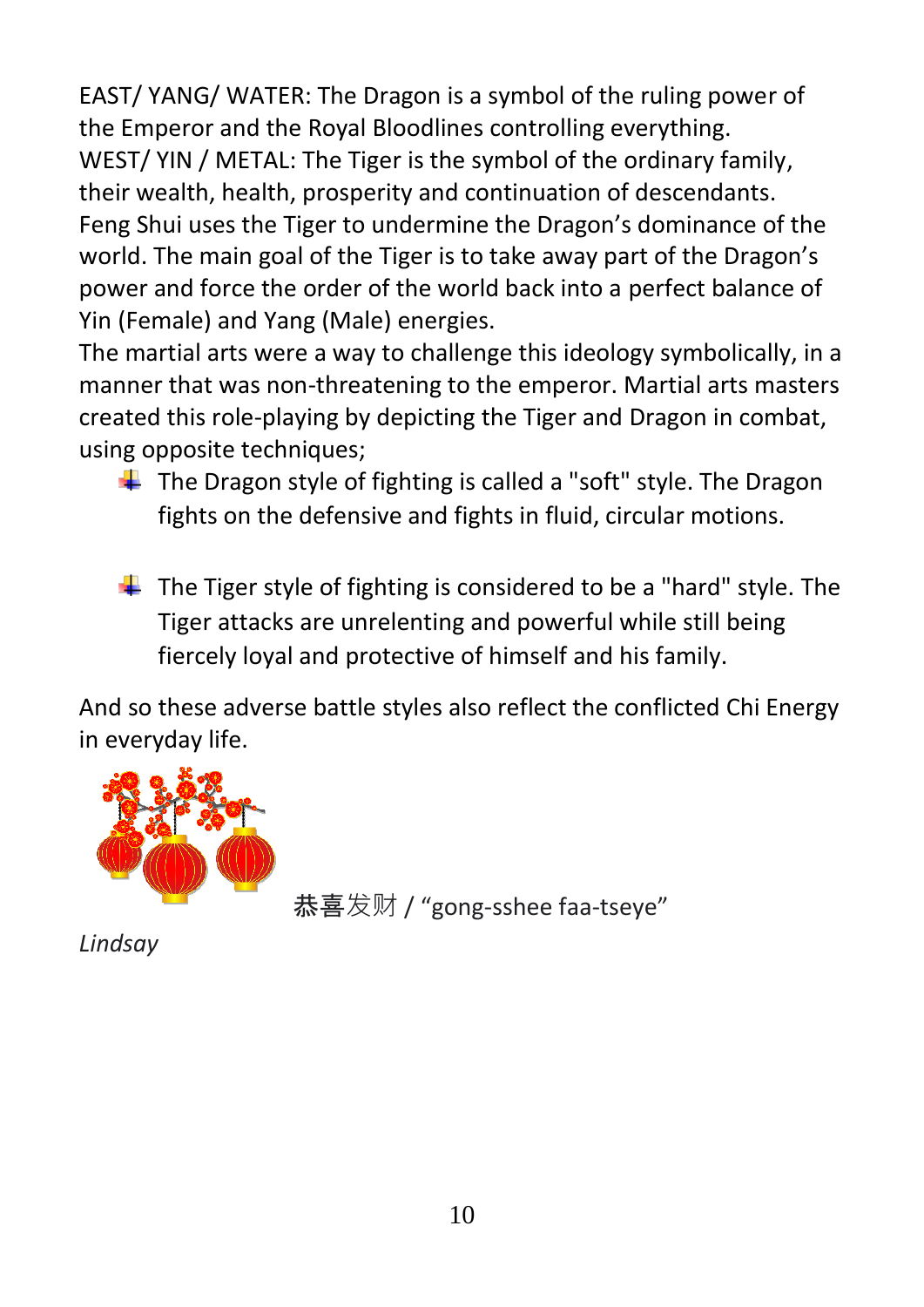## **The Lake Isle of Innisfree** b*y [William](https://www.poetryfoundation.org/poets/william-butler-yeats) Butler Yeats*

I will arise and go now, and go to Innisfree, And a small cabin build there, of clay and wattles made; Nine bean-rows will I have there, a hive for the honey-bee, And live alone in the bee-loud glade.

And I shall have some peace there, for peace comes dropping slow, Dropping from the veils of the morning to where the cricket sings; There midnight's all a glimmer, and noon a purple glow, And evening full of the linnet's wings.

I will arise and go now, for always night and day I hear lake water lapping with low sounds by the shore; While I stand on the roadway, or on the pavements grey, I hear it in the deep heart's core.

## *Suggested by Anne Henderson*

Do you have any family news to share with your neighbours in Bredfield? Putting an announcement in The Lantern is a great way to ensure that everyone in the village hears about it.

Contact us at [lantern.bredfield@gmail.com](mailto:lantern.bredfield@gmail.com)

You will have noticed that we have now resumed delivery of paper copies of the Lantern. However, several people have contacted me to say that they would prefer to continue to read it on the website only. If you no longer wish to receive a paper copy, please contact your deliverer. If you unsure who your deliverer is, contact me at [lantern.bredfield@gmail.com](mailto:lantern.bredfield@gmail.com) and I'll try to help. *Alison Cannard*